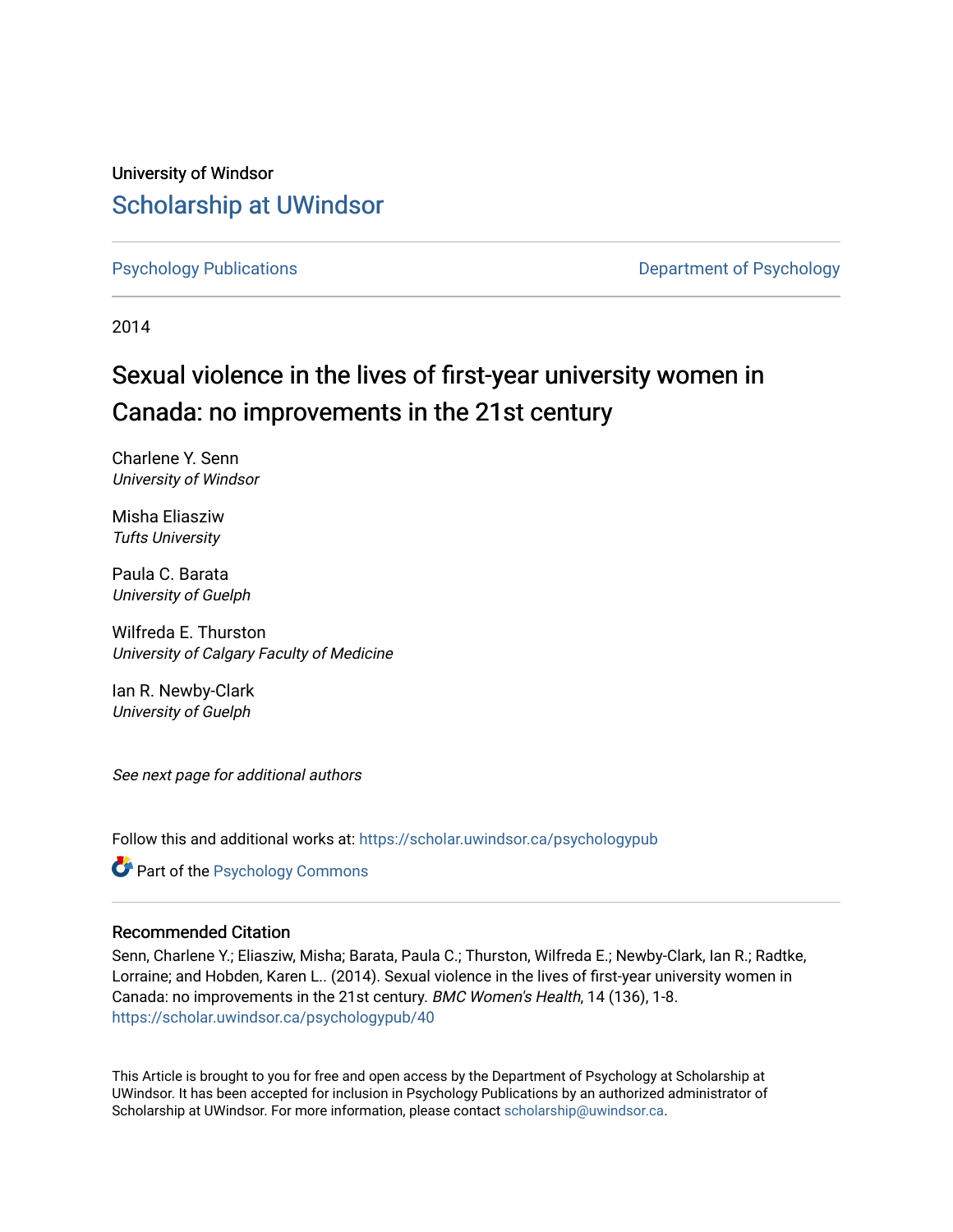# Authors

Charlene Y. Senn, Misha Eliasziw, Paula C. Barata, Wilfreda E. Thurston, Ian R. Newby-Clark, Lorraine Radtke, and Karen L. Hobden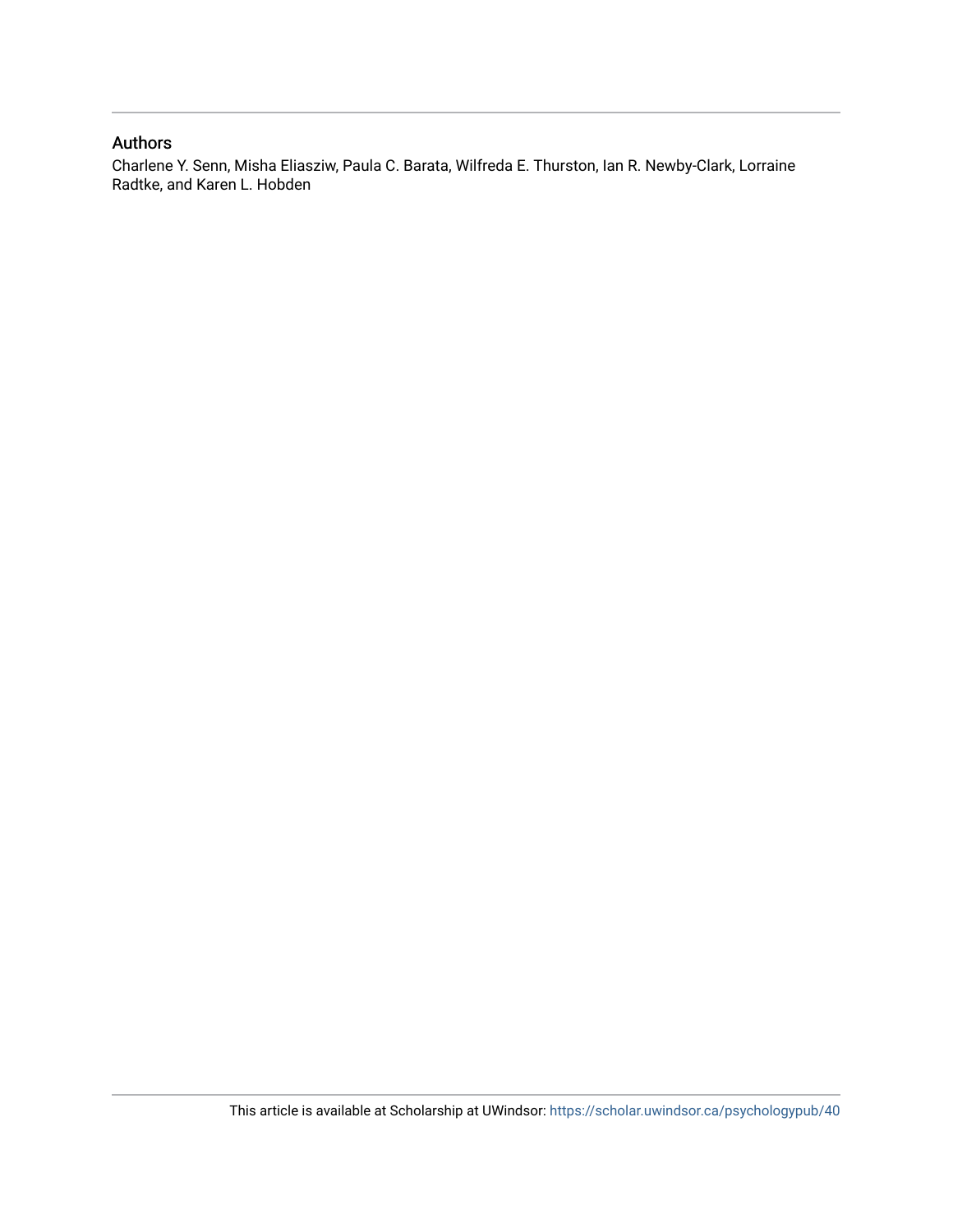# **RESEARCH ARTICLE Example 2014 CONSIDERING CONSIDERING CONSIDERING CONSIDERING CONSIDERING CONSIDERING CONSIDERING CONSIDERING CONSIDERING CONSIDERING CONSIDERING CONSIDERING CONSIDERING CONSIDERING CONSIDERING CONSIDE**



# Sexual violence in the lives of first-year university women in Canada: no improvements in the 21st century

Charlene Y Senn<sup>1\*</sup>, Misha Eliasziw<sup>2,3</sup>, Paula C Barata<sup>4</sup>, Wilfreda E Thurston<sup>3,5</sup>, Ian R Newby-Clark<sup>4</sup> , H Lorraine Radtke<sup>6</sup>, Karen L Hobden<sup>1</sup> and SARE Study Team

## Abstract

Background: Summarizes the frequency, type, and context of sexual assault in a large sample of first-year university women at three Canadian universities.

Methods: As part of a randomized controlled trial assessing the efficacy of a sexual assault resistance education program, baseline data were collected from women between ages of 17 and 24 using computerized surveys. Participants' experience with sexual victimization since the age of 14 years was assessed using the Sexual Experiences Survey–Short Form Victimization (SES-SFV).

Results: Among 899 first-year university women (mean age = 18.5 years), 58.7% (95% CI: 55.4%, 62.0%) had experienced one or more forms of victimization since the age of 14 years, 35.0% (95% CI: 31.9%, 38.3%) had experienced at least one completed or attempted rape, and 23.5% (95% CI: 20.7%, 26.4%) had been raped. Among the 211 rape victims, 46.4% (95% CI: 39.7%, 53.2%) had experienced more than one type of assault (oral, vaginal, anal) in a single incident or across multiple incidents. More than three-quarters (79.6%; 95% CI: 74.2%, 85.1%) of the rapes occurred while women were incapacitated by alcohol or drugs. One-third (33.3%) of women had previous self-defence training, but few (4.0%) had previous sexual assault education.

Conclusions: Findings from the first large Canadian study of university women since the 1990s indicate that a large proportion of women arrive on campuses with histories of sexual victimization, and they are generally unprepared for the perpetrators they may face during their academic years. There is an urgent need for effective rape prevention programs on university campuses.

Trial registration: ClinicalTrials.gov [NCT01338428.](http://clinicaltrials.gov/show/NCT01338428) Registered 13 April 2011.

Keywords: Sexual assault, Sexual coercion, Rape, Sexual violence, University women, Female university students

## Background

Research suggests that the risk of sexual assault is particularly high for university women especially in the first year or two, which some authors have termed the 'red zone' [\[1](#page-8-0),[2\]](#page-8-0). In a representative sample of female students at Canadian universities, Dekeseredy and Kelly [\[3](#page-8-0)] found that more than one in four women have been sexually assaulted. Similar findings have been published in the U.S. [[4,5](#page-8-0)]. This is particularly concerning given

Department of Psychology/Women's Studies Program, University of Windsor, 401 Sunset Avenue, Windsor, ON N9B 3P4, Canada Full list of author information is available at the end of the article

the detrimental physical and mental health consequences resulting from sexual assault, which include physical injuries as well as unwanted pregnancies, sexually transmitted diseases, depression, suicide ideation, and posttraumatic stress disorder [[6,7](#page-8-0)]. Although university campuses in the U.S. have been identified as key sites for sexual assault prevention for more than 20 years [[8\]](#page-8-0), renewed 2005 and 2013], prevention efforts have had limited effects. President Obama recently called for an urgent and systematic approach to address the issue of sexual violence on campus [[9\]](#page-8-0). There are no similar directives or federal or provincial regulations for campuses in Canada.



© 2014 Senn et al.; licensee BioMed Central Ltd. This is an Open Access article distributed under the terms of the Creative Commons Attribution License [\(http://creativecommons.org/licenses/by/4.0\)](http://creativecommons.org/licenses/by/4.0), which permits unrestricted use, distribution, and reproduction in any medium, provided the original work is properly credited. The Creative Commons Public Domain Dedication waiver [\(http://creativecommons.org/publicdomain/zero/1.0/](http://creativecommons.org/publicdomain/zero/1.0/)) applies to the data made available in this article, unless otherwise stated.

<sup>\*</sup> Correspondence: [csenn@uwindsor.ca](mailto:csenn@uwindsor.ca) <sup>1</sup>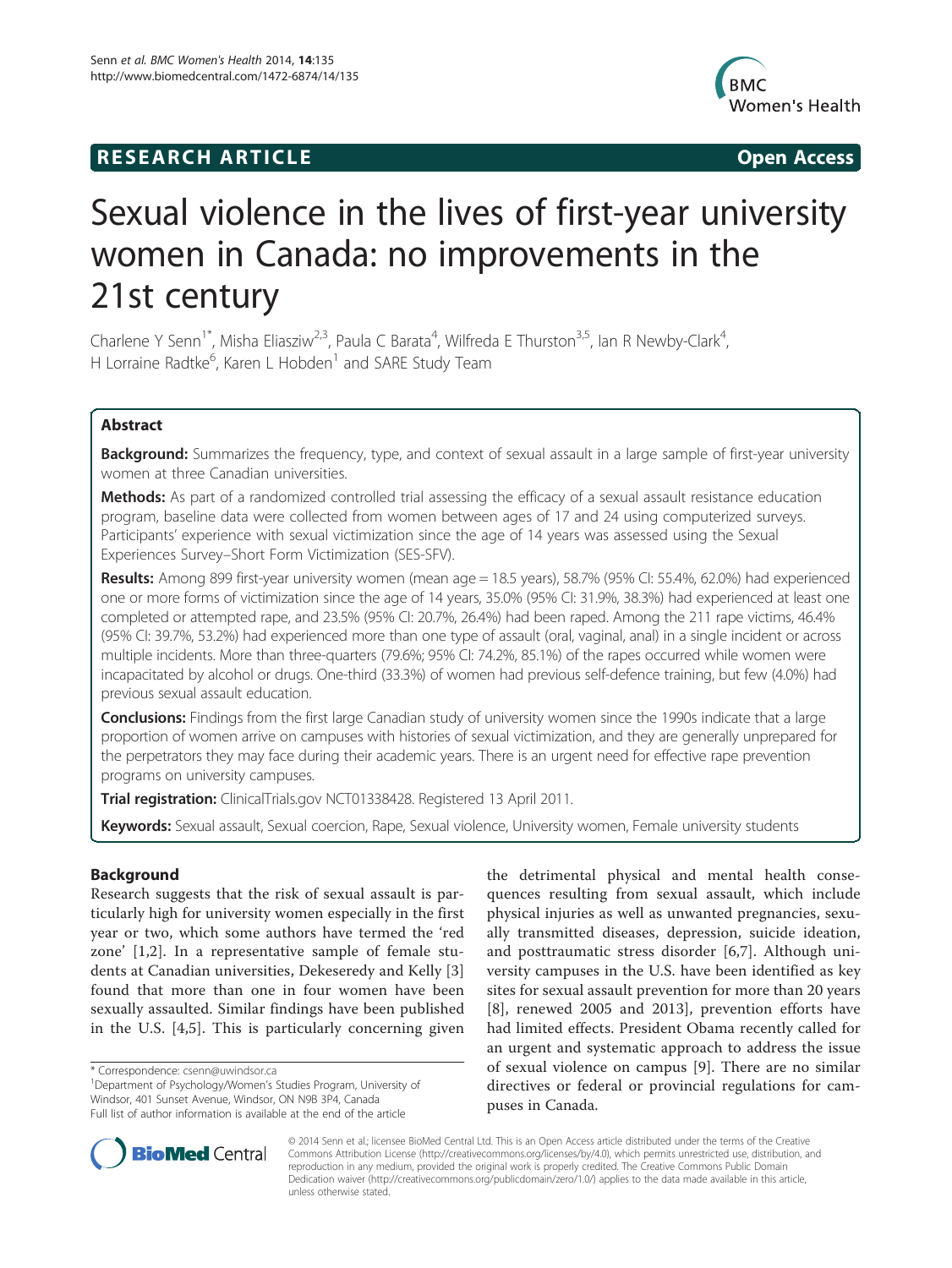Obama's task force report, and others before it [[10](#page-8-0)], stress that medical and psychological staff in campus health centres must be involved in dealing with sexual violence. Because most women do not seek out or disclose to formal health resources [\[11\]](#page-8-0), appropriate and accessible intervention may be the key to minimizing these health effects. As increased support and prevention efforts take shape in Canada [\[12,13](#page-8-0)], it is essential that we understand the types of sexual violence, and their prevalence, that first-year university women experience to better tailor victim support, health care, and prevention.

Although it is clear that rates of sexual assault in the general Canadian population have not decreased over the past 20 years [[14](#page-8-0),[15](#page-8-0)], there have been few studies of sexual violence on Canadian campuses since the early 1990s. With one exception [\[16](#page-8-0)], the studies were based on small samples and at single universities. The aim of the present study is to rectify these deficiencies by providing data on the frequency, type, and context of sexual assault experiences in a large sample of women attending their first year of university in three Canadian cities. This article summarizes women's experiences with sexual coercion and sexual assault since the age of 14 years, provides a brief sketch of their voluntary sexual and romantic relationship history, and their prior education on sexual assault and self-defence. These results should prove useful to university administrators, physicians, health centre and student services staff and student groups in planning and implementing prevention and treatment efforts.

#### **Methods**

#### Participants

Eligible participants were  $1<sup>st</sup>$  year university women, 17 to 24 years of age, and enrolled between 2011 and 2013 at three Canadian universities (one large university in Western Canada, two midsized universities in central Canada). The data for the present study were gathered within the context of a randomized controlled trial evaluating a sexual assault resistance education program for university women [\[17\]](#page-8-0). Ethics approval for the trial was received from the University of Windsor Research Ethics Board, from the University of Guelph's Research Ethics Board, and from the University of Calgary's Conjoint Health Research Ethics Board.

#### Enrolment procedures

Students who met the eligibility criteria were recruited in the fall and winter semesters for two consecutive years through a variety of methods. Most (63.0%) participants were recruited through emails and phone calls to first-year female students registered in psychology research systems. The remaining participants were recruited through other means (e.g., in large, first-year courses, through professors or friends, through posters or flyers around campus; during orientation and other student events). The study was described in its briefest form as "an evaluation of campus sexual assault education interventions for university women".

All interested women had direct communication with a research assistant who explained the full trial protocol [\[17](#page-8-0)] before they registered for the baseline survey. Upon arrival at a computer laboratory, participants were greeted by a research assistant, signed a consent form, and completed a computerized survey using MediaLab [\[18\]](#page-8-0), (seated so they could not easily see the screens of other participants). After completing the survey, participants were randomized and sent to their assigned intervention session. Incentives for survey completion consisted of either a ballot towards a \$300 lottery or bonus points towards their psychology course grade. All participants were provided with a list of in-person and online campus and community advocacy and counselling resources. Research assistants were available to provide temporary support and referrals to resources should participants show any signs of upset.

#### Measures

Among other items, the survey consisted of (in order) demographics (age, ethnicity, sexual identity, and living arrangements), relationship history, perceived risk questions, sexual violence victimization, and exposure to sexual assault education and self-defence, including recency and duration of sessions. Relationship history included age at first sexual partner, number of previous sexual partners, whether ever had a relationship with a man, and whether or not currently in a romantic and/or sexual relationship ('sexual' and 'sexual partner' were self-defined).

Perception of risk of sexual assault by male acquaintances was measured by two items adapted from [[19](#page-8-0)] "What are the chances of a woman your age being raped by someone she knows?" and "What are your chances of being raped by someone you know?"

Sexual violence victimization information was collected using the Sexual Experiences Survey – Short Form Victimization (SES-SFV) [\[20](#page-8-0)]. The SES-SFV is a revision of the original Sexual Experiences Survey (SES) developed in 1982 [\[21,22](#page-8-0)] which is the most widely used scale for gathering data about sexual violence [\[20](#page-8-0)]. A strength of the SES-SFV is that the questions provide behavioural descriptions that describe what is legally considered to be sexual assault (in Canada) and rape (in United States) without the corresponding labels [[20\]](#page-8-0). A gender-specific version of the wording was used (i.e., measured male perpetration only).

The SES-SFV provides participants with seven items consisting of a stem describing a sexually coercive or assaultive act or attempted act (e.g., "A man put his penis into my vagina, or inserted fingers or objects without my consent by:") followed by five descriptions of perpetrator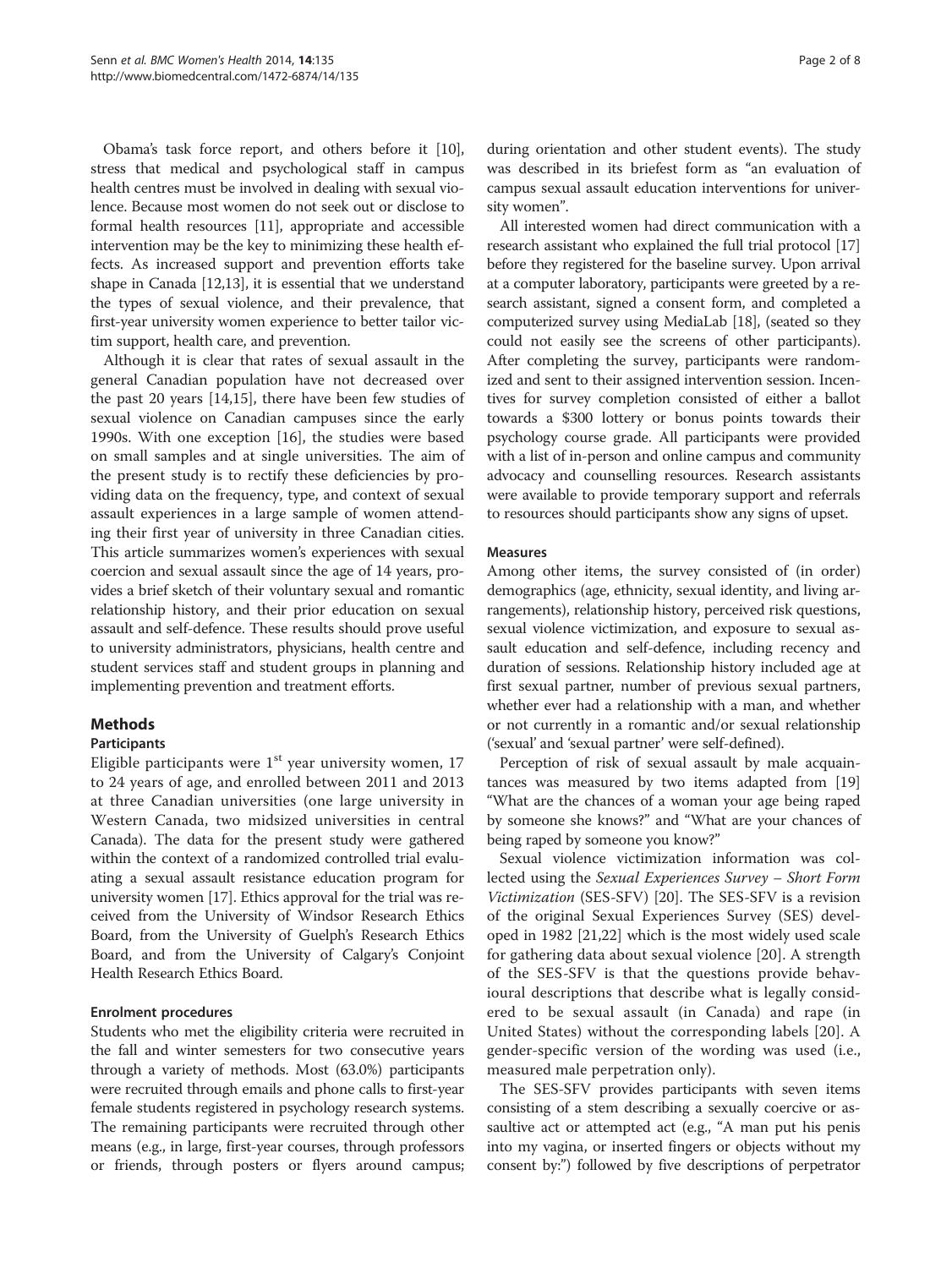tactics or strategies (e.g., "Using force, for example holding me down with their body weight, pinning my arms, or having a weapon"). The tactics range from verbal pressure to physical force. Participants respond to each stem and tactic based on frequency of occurrence (0, 1, 2, 3 or more times) since age 14 years. Standard coding creates six categories of victimization based on severity: non-victim, sexual contact, attempted coercion, coercion, attempted rape, and rape. Because participants are limited to reporting each item to a maximum of 3 or more times (response option '3 or more'), the frequency of sexual violence is, somewhat, underestimated by the SES-SFV.

#### Statistical analysis

Means and proportions were used to summarize the results, including 95% confidence intervals. T-tests and Chi-square tests were used to compare differences between group means and proportions, respectively. P-values less than 0.05 were considered to be statistically significant.

## Results

#### Participant demographics

The mean age of the 899 eligible participants was 18.5 years (SD = 1.2 years). Although they were mostly (72.9%) White (of Canadian, Nordic or European heritage), a sizeable proportion were: Aboriginal (2.3%) or women of colour (24.1% self-identifying as Asian, South Asian, African, Latin/Central American, Filipino, Middle Eastern or bi-racial); and 0.7% did not disclose. Approximately one-half (54.1%) of the participants lived in a university residence, while the rest lived off-campus.

#### Romantic, sexual and relationship history

Most (91.7%) women identified themselves as heterosexual and the majority (84.4%) reported a dating relationship with a man in the past. A sizeable minority (38.2%) reported they had never had a sexual partner. For the other 61.8% who had been sexually active, the mean age of their first sexual partner was 16.4 years (SD = 1.5 years) with the youngest being 12 years and the oldest 21. Less than half of all participants were currently involved in a romantic (44.5%) or sexual (45.0%) relationship (with anyone, male or female).

#### Victimization and sexual assault since age 14 years

More than half (58.7%) had experienced one or more forms of victimization since the age of 14 years (Table [1](#page-5-0)), 35.0% had experienced at least one completed or attempted rape, and 23.5% had been raped. Sexual contact without penetration through the use of force, threats, or drugs, had been experienced by 50.5% of the women. Coercion of any type occurred frequently. Among the women who reported being victimized, the average number of occurrences was 4.8. Although not statistically significant, women who were recruited later in the academic year (winter semester) were more likely to have had experienced rape and attempted rape than women who were recruited earlier in the fall semester (rape:  $25.3\%$  versus  $22.2\%$ , p-value = 0.28; attempted rape: 30.0% versus 25.4%, p-value = 0.13).

Nearly half of completed rape and attempted rape victims (46.4% and 50.8%) had experienced more than one type of assault in a single incident or across multiple incidents since the age of 14 years (Table [2](#page-5-0)). Although anal assaults were the least common, they were almost always in combination with other forms of rape and were experienced by approximately one in six victims. More than three-quarters of completed and attempted rapes (79.6% and 78.9%) occurred with incapacitation by alcohol or drugs in combination with other perpetrator tactics, and over one-half (50.7% and 54.1%) with alcohol or drugs alone (Table [3\)](#page-6-0). However, men also used force in almost half (48.3% and 44.3%) of all completed and attempted rapes. Men's use of threats was less common.

#### Prior sexual assault education and self-defence training

Few (4.0%) first-year university women had ever taken an "in-depth workshop or training on sexual assault or rape". Among the 36 women who had, approximately one-half (55.6%) of them took the training more than two years earlier and for one-third (33.3%) the training was three hours or less in length. From responses to the open-ended question, it was clear that some of these experiences were self-defence training that mentioned sexual assault. In contrast, one-third (33.3%) of women reported previous self-defence training. Among the 299 women, 81.6% reported having training more than two years earlier. Approximately two-thirds (65.9%) had brief training (i.e., less than one-half day, most less than 3 hours), but a sizeable proportion (34.1%) reported more extensive self-defence training of a full day or more.

#### Perception of risk of sexual assault by an acquaintance

Participants differed markedly in their perceptions of other women's risk of acquaintance rape versus their own. On the five-point scale ranging from 'very unlikely' to 'very likely', over one-half (56.6%) believed that the chances were either 'likely' or 'very likely' that other women their age could be raped by an acquaintance, while only a small number (6.9%) thought that the chances of acquaintance rape were either 'likely' or 'very likely' for themselves. The 211 women who were previously raped perceived their own (14.7%) and other women's risk (66.3%) of being raped as significantly higher than did the 688 women who had never been raped (4.5% and 53.6%, respectively).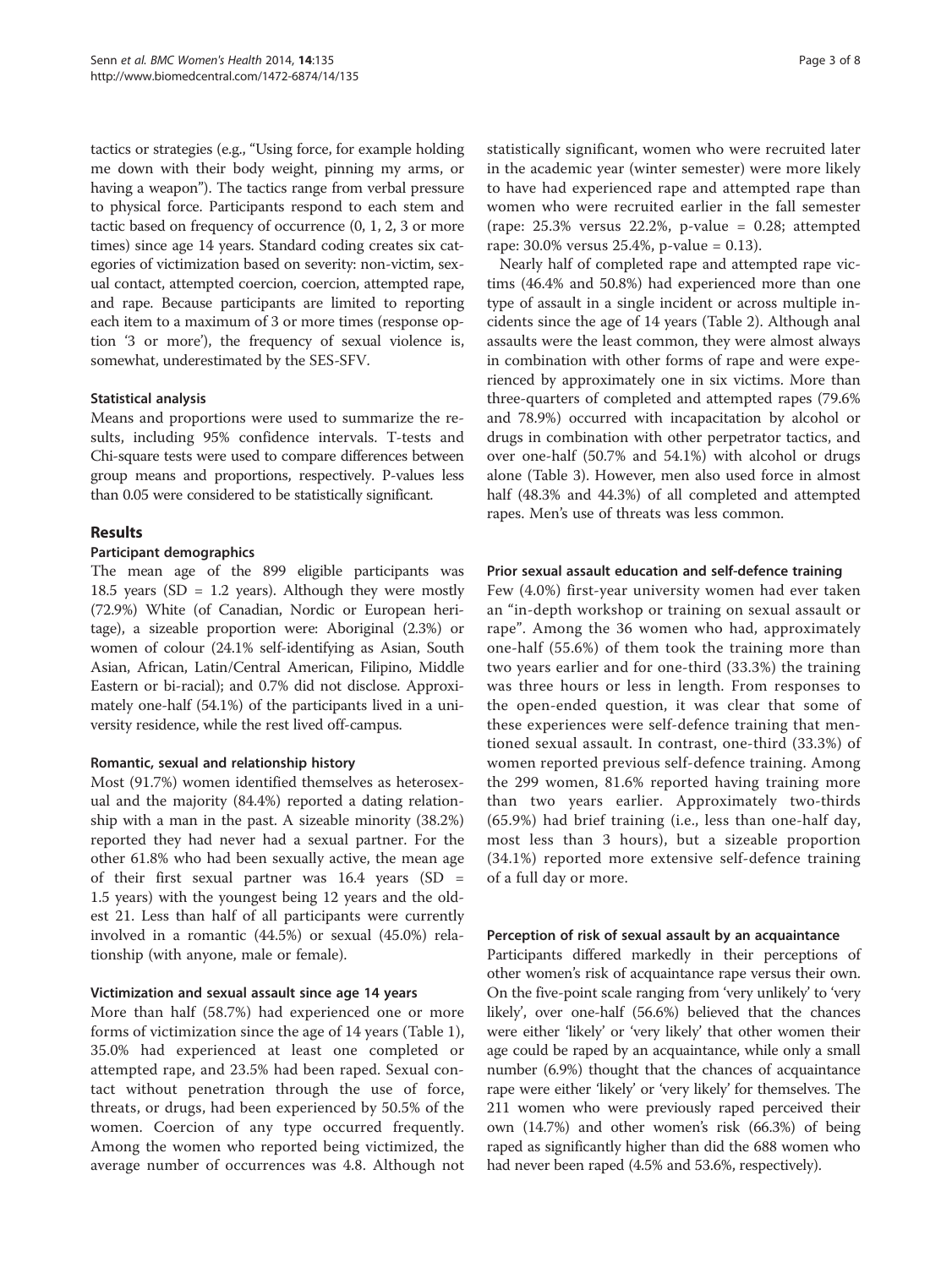| Form of victimization       | Frequency (%*) | 95% CI       | Average number of victimizations <sup><math>T</math></sup> | 95% CI     |
|-----------------------------|----------------|--------------|------------------------------------------------------------|------------|
| Any form of victimization   | 528 (58.7)     | (55.4, 62.0) | 4.8                                                        | (4.4, 5.3) |
| Completed or attempted rape | 315 (35.0)     | (31.9, 38.3) | 3.0                                                        | (2.7, 3.3) |
| Completed rape              | 211(23.5)      | (20.7, 26.4) | 2.2                                                        | (2.0, 2.5) |
| Attempted rape              | 246 (27.4)     | (24.5, 30.4) | 2.4                                                        | (2.2, 2.7) |
| Coercion                    | 200 (22.2)     | (19.6, 25.1) | 2.5                                                        | (2.2, 2.8) |
| Attempted coercion          | 274 (30.5)     | (27.5, 33.6) | 2.7                                                        | (2.5, 3.0) |
| Sexual contact              | 454 (50.5)     | (47.2, 53.8) | 2.3                                                        | (2.1, 2.4) |

<span id="page-5-0"></span>Table 1 Frequency (Percentage) and average number of victimizations since age 14 years among 899 first-year university women

CI = Confidence interval.

\*Percentages do not add to 100 because women may have had multiple forms of victimization.

† Geometric mean among women who were victimized one or more times since the age of 14 years; sample size is the frequency in the second column.

#### Effect of recruitment strategy on demographic and sexual assault variables

The possibility of differential selection bias affecting the characteristics of the sample was examined by comparing the 566 women recruited through the psychology research systems to the 333 women recruited through other methods (Table [4\)](#page-7-0). There were no significant differences between the two groups, except that women recruited through the psychology research systems were less likely to live in a university residence and were less likely to have been victimized or have had (forced, threatened or drugged) sexual contact.

### **Discussion**

The present study is the first large, university-based sexual assault study in Canada since the 1990s [\[3](#page-8-0)]. A majority of first-year female students had been sexually assaulted by a man, with one-third previously having experienced rape or attempted rape. Incapacitation due to drugs or alcohol and use of force were the most common perpetrator tactics. The results are suggestive of a 'red zone' [\[2\]](#page-8-0), whereby the occurrence of sexual victimization was higher among women who were recruited later in the academic year (winter semester) than earlier (fall semester). A comparison to the best U.S. studies conducted

| Table 2 Types of sexual assaults experienced since age 14 years among women who reported completed rape (n = 211) |  |
|-------------------------------------------------------------------------------------------------------------------|--|
| and attempted rape $(n = 246)$                                                                                    |  |

| <b>Type</b>              | Frequency (%) | 95% CI       | Any type           | Frequency $(\%^{\dagger})$ | 95% CI       |
|--------------------------|---------------|--------------|--------------------|----------------------------|--------------|
| Completed rape           |               |              |                    |                            |              |
| Oral only                | 44 (20.8)     | (15.4, 26.3) | Any oral           | 133 (63.0)                 | (56.5, 69.5) |
| Vaginal only             | 68 (32.2)     | (25.9, 38.5) | Any vaginal        | 162 (76.8)                 | (71.1, 82.5) |
| Oral and vaginal*        | 65 (30.8)     | (24.6, 37.0) | Any anal           | 34 (16.1)                  | (11.1, 21.1) |
| Anal only                | 1(0.5)        | (0.0, 2.6)   | More than one type | 98 (46.4)                  | (39.7, 53.2) |
| Anal and oral*           | 4(1.9)        | (0.5, 4.8)   |                    |                            |              |
| Anal and vaginal*        | 9(4.3)        | (2.0, 8.0)   |                    |                            |              |
| Anal, vaginal, and oral* | 20(9.5)       | (5.5, 13.4)  |                    |                            |              |
| Attempted rape           |               |              |                    |                            |              |
| Oral only                | 60 (24.4)     | (19.0, 29.8) | Any oral           | 182 (74.0)                 | (68.5, 79.5) |
| Vaginal only             | 57 (23.2)     | (17.9, 28.4) | Any vaginal        | 179 (72.8)                 | (67.2, 78.3) |
| Oral and vaginal*        | 94 (38.2)     | (32.1, 44.3) | Any anal           | 35 (14.2)                  | (9.9, 18.6)  |
| Anal only                | 4(1.6)        | (0.4, 4.1)   | More than one type | 125 (50.8)                 | (44.6, 57.1) |
| Anal and oral*           | 3(1.2)        | (0.2, 3.5)   |                    |                            |              |
| Anal and vaginal*        | 3(1.2)        | (0.2, 3.5)   |                    |                            |              |
| Anal, vaginal, and oral* | 25 (10.2)     | (6.4, 13.9)  |                    |                            |              |

 $Cl =$ Confidence interval.

\*The category may represent more than one type of assault in a single incident or across multiple incidents.

† Percentages do not add to 100 because women may have had multiple types.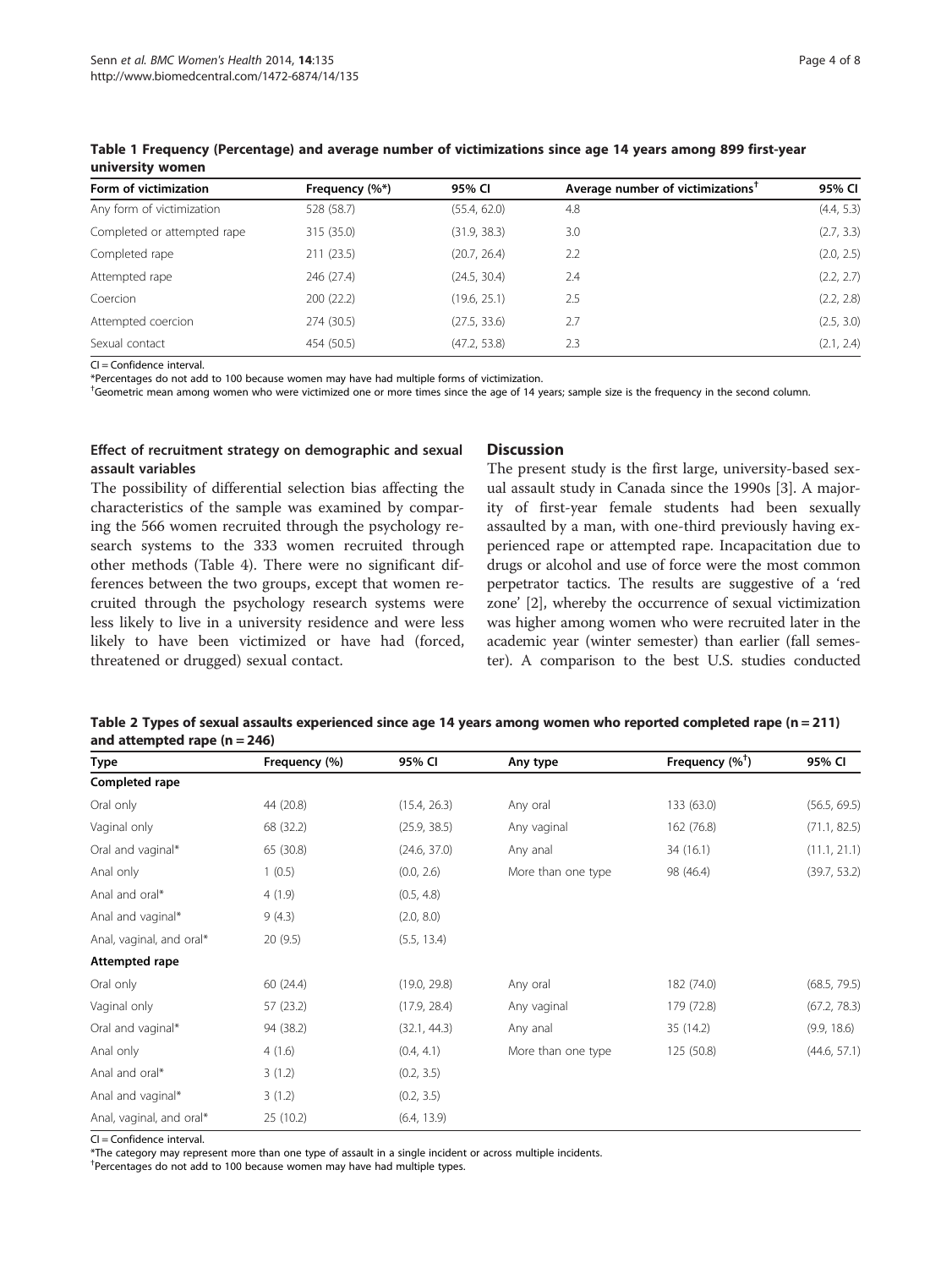| Type                              | Frequency (%) | 95% CI       | Any type           | Frequency $(%^{\dagger})$ | 95% CI       |
|-----------------------------------|---------------|--------------|--------------------|---------------------------|--------------|
| Completed rape                    |               |              |                    |                           |              |
| Alcohol/drug only                 | 107 (50.7)    | (44.0, 57.5) | Any alcohol/drug   | 168 (79.6)                | (74.2, 85.1) |
| Force only                        | 37 (17.5)     | (12.4, 22.7) | Any force          | 102 (48.3)                | (41.6, 55.1) |
| Alcohol/drug and force*           | 50 (23.7)     | (18.0, 29.4) | Any threats        | 17(8.1)                   | (4.4, 11.7)  |
| Threats only                      | 1(0.5)        | (0.0, 2.6)   | More than one type | 66 (31.3)                 | (25.0, 37.5) |
| Alcohol/drug and threats*         | 1(0.5)        | (0.0, 2.6)   |                    |                           |              |
| Force and threats*                | 5(2.4)        | (0.8, 5.4)   |                    |                           |              |
| Alcohol/drug, force, and threats* | 10(4.8)       | (2.3, 8.5)   |                    |                           |              |
| Attempted rape                    |               |              |                    |                           |              |
| Alcohol/drug only                 | 133 (54.1)    | (47.8, 60.3) | Any alcohol/drug   | 194 (78.9)                | (73.8, 84.0) |
| Force only                        | 44 (17.9)     | (13.1, 22.7) | Any force          | 109(44.3)                 | (38.1, 50.5) |
| Alcohol/drug and force*           | 49 (19.9)     | (14.9, 24.9) | Any threats        | 20(8.1)                   | (4.7, 11.5)  |
| Threats only                      | 2(0.8)        | (0.1, 2.9)   | More than one type | 67(27.2)                  | (21.7, 32.8) |
| Alcohol/drug and threats*         | 2(0.8)        | (0.1, 2.9)   |                    |                           |              |
| Force and threats*                | 6(2.4)        | (0.9, 5.2)   |                    |                           |              |
| Alcohol/drug, force, and threats* | 10(4.1)       | (2.0, 7.3)   |                    |                           |              |
|                                   |               |              |                    |                           |              |

<span id="page-6-0"></span>Table 3 Types of perpetrator tactics used for women who reported completed rape (n = 211) and attempted rape  $(n = 246)$  since age 14 years

CI = Confidence interval.

 $^*$ The category may represent more than one type of tactic in a single incident or across multiple incidents.  $^\dagger$ Percentages do not add to 100 because women may have had multiple types.

within the last 15 years confirm these findings [\[5](#page-8-0)]. Revictimization was found to occur commonly in the present study and elsewhere [\[23](#page-8-0)], and it has been shown to have a greater negative impact on victims [\[24](#page-8-0)], and future victimization may be more difficult to prevent.

The study results also suggest that only a small minority of women have previous education or training about sexual assault, and therefore most are unprepared for the perpetrators they may face once they arrive on campus. Although high quality self-defence training has been shown to be empowering for women [[25](#page-8-0)], because so few participants reported they also received information about rape, it seems likely this was 'stranger danger' self-defence. Without debunking rape myths, such training is unlikely to be put into practice by women against men they know [[26](#page-8-0)]. In addition, the optimism bias held by these first-year students (and women more generally [\[27\]](#page-8-0)) that other women are at greater risk of sexual assault than they are suggests that young women are not well prepared. This pattern was also evident, although less pronounced, for women who had previously been raped by men.

The present collection of findings has a number of implications for policy and prevention efforts on campus, with women and with men. First, it is well-known that alcohol and drugs are implicated in many of the sexual assaults of women students in university [[28](#page-8-0)]. However, the relationship between alcohol and sexual assault is not simple nor direct [\[29\]](#page-8-0). Although decreasing alcohol consumption among male and female students is likely

to reduce sexual violence perpetration, the present results do not support the premise that alcohol-involved assaults are the result of miscommunication between students who have simply had too much to drink or that sexual assault would end if women drank less, as commonly emphasized by the media and university programming. Our results show that men used force or threats in more than half of the sexual assaults committed, including situations where women were also incapacitated (voluntarily or involuntarily) by drugs or alcohol. More productive interventions for women should focus on safety planning and resistance across varied social situations, including ones involving alcohol or drugs, since women's behavioral reactions to threat may be slowed or reduced when alcohol is consumed [[30](#page-8-0)].

Second, the present study supports findings from U.S. studies showing that many young women will have experienced sexual assault before they turn 18 years of age [[31](#page-8-0)] or by the time they enter university. Staff conducting education programming must be aware that women who have experienced rape or other forms of sexual assault will be present in student audiences. Several 'risk reduction' programs have been differentially effective for women with and without a history of sexual assault, showing no effects for previously victimized women [[32,33\]](#page-8-0). In particular, program content that could be interpreted by a survivor as victim-blaming could be harmful and potentially increase detrimental health outcomes. Efficacious education and prevention efforts need to be expanded that take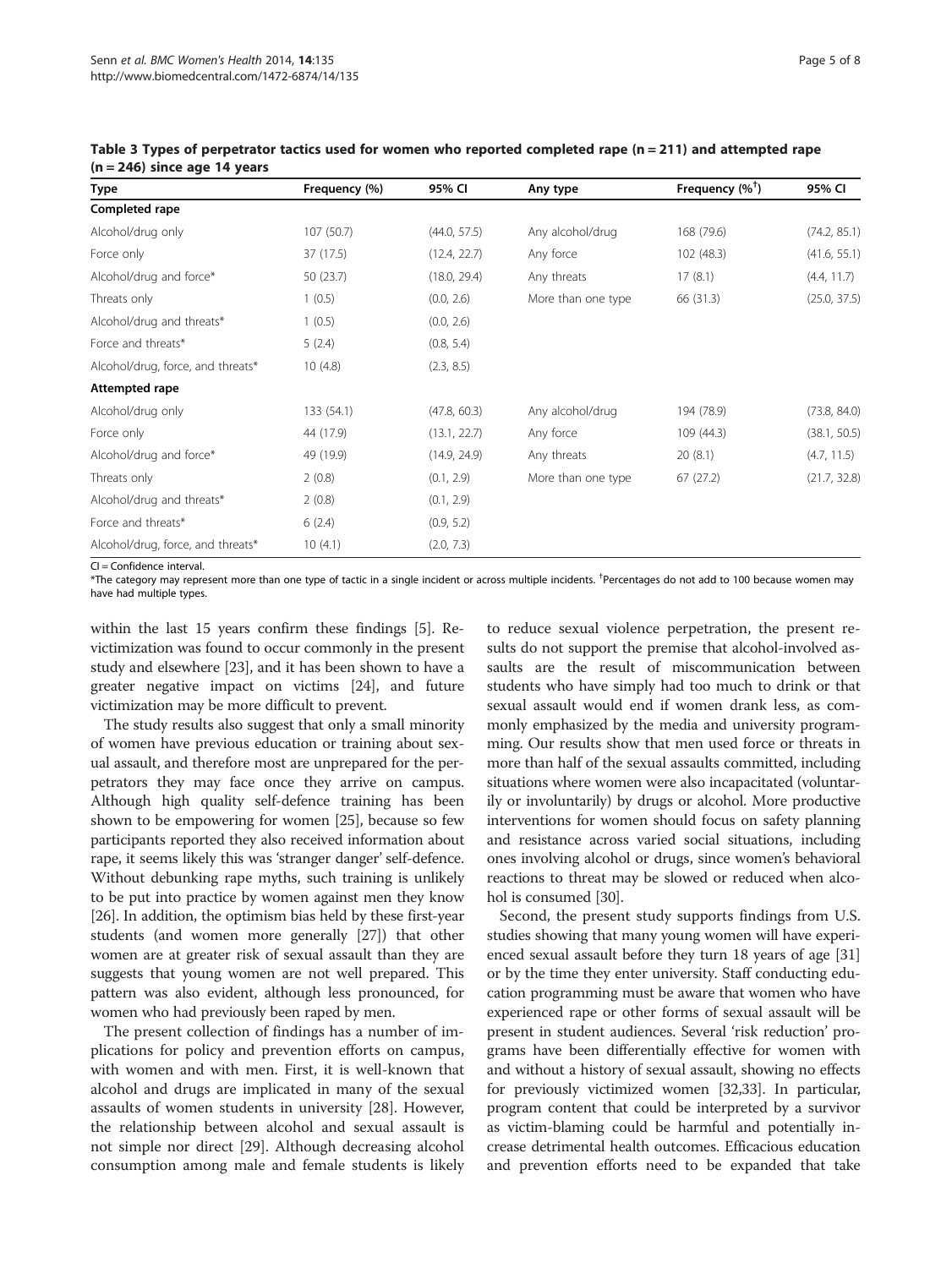<span id="page-7-0"></span>Table 4 Comparison of participant characteristics and victimizations by method of recruitment

|                                                                                         | Research<br>systems<br>$(N = 566)$ | Other<br>methods<br>$(N = 333)$ | P-value |
|-----------------------------------------------------------------------------------------|------------------------------------|---------------------------------|---------|
| Age in years (mean)                                                                     | 18.5                               | 18.4                            | 0.34    |
| White race (%)                                                                          | 73.0                               | 72.7                            | 0.92    |
| Living in a university residence (%)                                                    | 45.4                               | 68.8                            | < 0.001 |
| Heterosexual (%)                                                                        | 93.1                               | 89.2                            | 0.04    |
| Sexually active (%)                                                                     | 61.7                               | 62.2                            | 0.88    |
| Age in years of first<br>sexual partner (mean)                                          | 16.4                               | 16.5                            | 0.49    |
| Currently involved in<br>a romantic relationship (%)                                    | 44.9                               | 43.8                            | 0.76    |
| Currently involved in<br>a sexual relationship (%)                                      | 43.3                               | 48.0                            | 0.17    |
| Prior sexual assault education (%)                                                      | 3.7                                | 4.5                             | 0.56    |
| Prior self-defence training (%)                                                         | 31.8                               | 35.7                            | 0.23    |
| Perceived personal risk of<br>sexual assault as either<br>'likely' or 'very likely' (%) | 6.7                                | 7.2                             | 0.78    |
| Any form of victimization (%)                                                           | 56.0                               | 63.4                            | 0.031   |
| Completed rape (%)                                                                      | 21.9                               | 26.1                            | 0.15    |
| Sexual contact (%)                                                                      | 47.0                               | 56.5                            | 0.006   |
| More than one type of<br>sexual assault during<br>completed rape (%)                    | 50.0                               | 41.4                            | 0.22    |
| More than one type of<br>perpetrator tactic during<br>completed rape (%)                | 33.9                               | 27.6                            | 0.33    |

abuse history into account, and begin as soon as possible when a woman first enters university [\[1](#page-8-0)]. In addition, provision of student support and services should be trauma-informed [[34,35\]](#page-8-0), with all front-line staff receiving appropriate training. Without these measures, sexual assault rates can only be expected to increase by graduation.

Third, optimism biases regarding negative events are commonplace and sexual victimization is no exception. These biases may be obstacles for attracting female students to interventions or keeping them engaged. Interventions need to take a multi-prong approach to counteract optimism bias. Perceptions of personal relevance can be increased by using recent and local statistics [[19](#page-8-0)]. Focusing on the development of situational risk detection skills that do not require personal identification with risk is also recommended [[30](#page-8-0)].

Finally, while resistance interventions targeting women are one piece of the sexual violence prevention puzzle [[36](#page-8-0)], effective interventions that can reach young men and create male allies are critical. Reducing men's perpetration would be the most direct means to reduce sexual violence on campuses. To date, programs targeting men to attempt to prevent perpetration have been largely unsuccessful

[[37,38](#page-8-0)]. Bystander-type interventions which aim to create a community of men (and women) who recognize the cultural supports for sexual violence, object to demonstrations of sexually aggressive masculinity, and intervene in situations where sexual assault risk is apparent, show considerable promise e.g., [[39\]](#page-8-0). Until these other programming efforts demonstrate reductions in sexual assault rates and widespread dissemination, resistance programming for women will be necessary.

A major strength of the present study is the use of the revised SES-SFV, which makes it possible for the first time to provide Canadian data on the frequency of oral, vaginal, and anal rape and attempted rape. Although oral and vaginal rapes were most common, anal rape, with its additional health risks, was experienced by one in six rape survivors and almost always in combination with other types of rape. Little attention has been paid to anal rape on university campuses, although a recent U.S. study suggests that it is a concern [\[40](#page-9-0)]. Anal rape is unlikely to be discussed in high school because explicit sexual content is often removed from sexual education programs when they are adapted for adolescents [\[41](#page-9-0)].

One limitation of the current study is that, due to the requirements in conducting a randomized controlled trial, we did not have a random sample of first-year university women. Participants had to be willing to participate in a sexual assault intervention. Based on prior research regarding subject selection biases [[42\]](#page-9-0), the manner in which our study was advertised could have enrolled a greater number of previously victimized and sexually experienced women than the general population of first-year women. Nevertheless, our large-sample study substantiates the need to address sexual assault risk as soon as possible after women enter university.

#### Conclusions

The results of the present study provide a profile of women who were willing to participate in sexual assault resistance education and would, therefore, be receptive to it. As such, the study findings should be of particular interest to campus health centres, student services and university administrators. The continuing high rates of sexual assault indicate the need for effective services and interventions on campuses, including a requirement for primary care physicians and nurses to ask about sexual violence when taking patient histories [\[43](#page-9-0)]. Although there are challenges to prevention because many interventions lack theoretical grounding, empirical evaluation, or are generally ineffective or worse [\[44](#page-9-0)], another 20 years cannot be permitted to pass without a decline in sexual assault among women entering university. Fortunately, sexual assault resistance education for women is being developed [\[45-47](#page-9-0)], one program is currently being evaluated in a current randomized controlled trial [[17](#page-8-0)], and other promising efforts to engage male and female bystanders in sexual assault prevention are underway [[39](#page-8-0)[,48](#page-9-0)].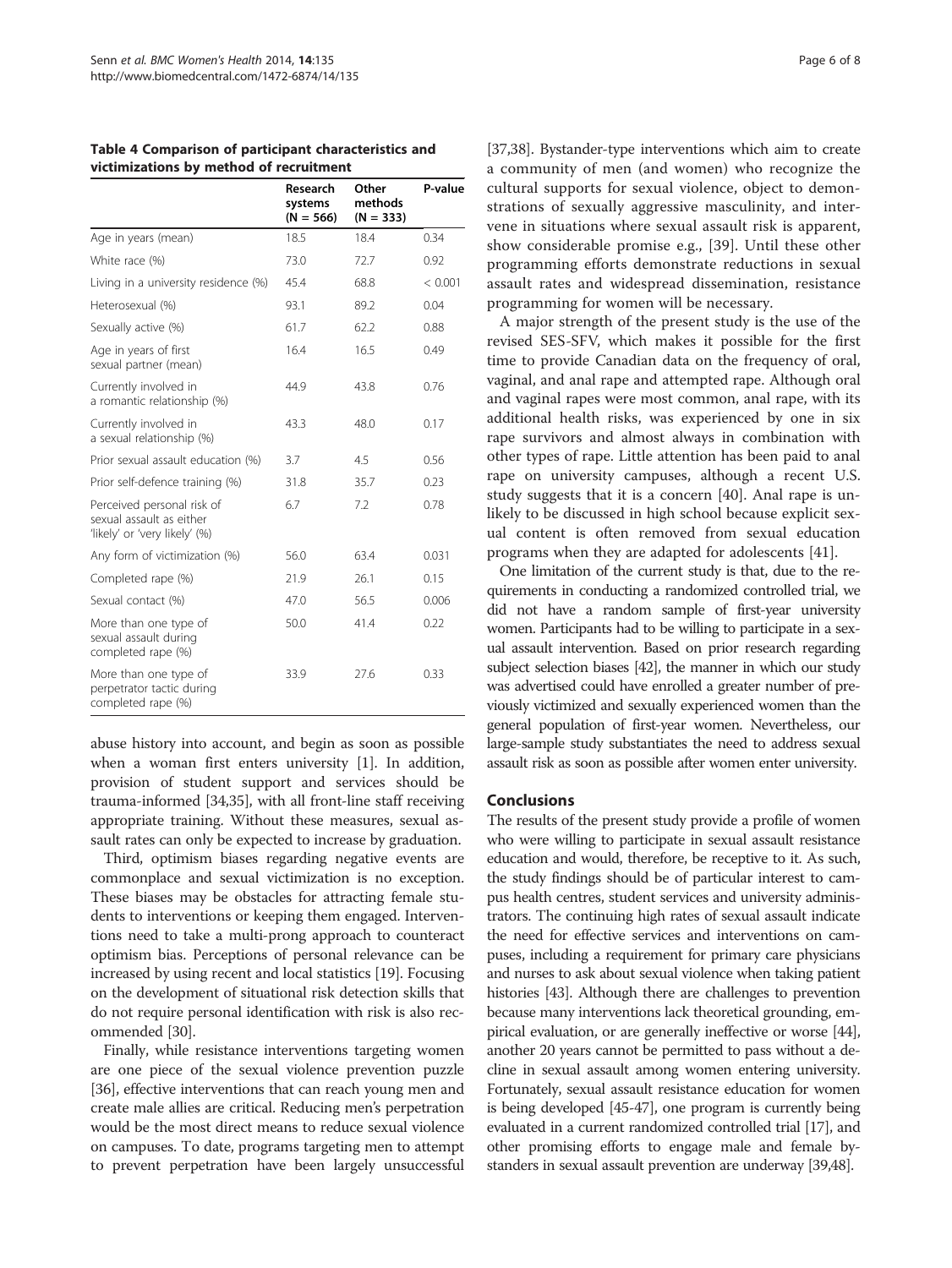#### <span id="page-8-0"></span>Competing interests

The authors declare they have no competing interests.

#### Authors' contributions

CYS drafted the manuscript, and contributed to the analysis and interpretation of the data. ME contributed to the analysis and interpretation of the data, and revised the content of the manuscript. PCB, WET, IRN contributed to the acquisition and interpretation of the data and revised the manuscript. HLR contributed to the interpretation of the results and critically reviewed the manuscript for intellectual content. KLH contributed to the analysis of the data and revisions to the manuscript. All authors read and approved the final version of the manuscript.

#### Acknowledgements

Sponsors: This study is supported by an Operating Grant from the Canadian Institutes of Health Research (FRN #110976) and by the University of Windsor.

#### Author details

<sup>1</sup>Department of Psychology/Women's Studies Program, University of Windsor, 401 Sunset Avenue, Windsor, ON N9B 3P4, Canada. <sup>2</sup>Department of Public Health and Community Medicine, Tufts University, 136 Harrison Avenue, Boston, MA 02111, USA. <sup>3</sup>Department of Community Health Sciences, University of Calgary, 3280 Hospital Drive NW, Calgary, AB T2N 4Z6, Canada. <sup>4</sup> Department of Psychology, University of Guelph, Guelph, ON N1G 2W1, Canada. <sup>5</sup>Department of Ecosystem and Public Health, University of Calgary, 3280 Hospital Drive NW, Calgary, AB T2N 4Z6, Canada. <sup>6</sup>Department of Psychology, University of Calgary, 2500 University Drive NW, Calgary, AB T2N 1 N4, Canada.

# Received: 1 July 2014 Accepted: 15 October 2014<br>Published online: 05 November 2014

#### References

- 1. Kimble M, Neacsiu AD, Flack WFJ, Horner J: Risk of unwanted sex for college women: evidence for a red zone. J Am Coll Heal 2008, 57(3):331–332.
- 2. Flack WFJ, Caron ML, Leinen SJ, Breitenbach KG, Barber AM, Brown EN, Gilbert CT, Harchak TF, Hendricks MM, Rector CE, Schatten HT, Stein HC: "The Red Zone": temporal risk for unwanted sex among college students. J Interpers Violence 2008, 23(9):1177–1196.
- DeKeseredy W, Kelly K: The incidence and prevelance of women abuse in Canadian university and college dating relationships. Can J Sociol 1993, 18(2):137–159.
- 4. Koss MP, Gidycz CA, Wisniewski N: The scope of rape: incidence and prevalence of sexual aggression and victimization in a national sample of higher education students. J Consult Clin Psychol 1987, 55(2):162–170.
- Fisher B, Cullen F, Turner M: The Sexual Victimization of College Women: Findings from Two National-Level Studies. Washington, DC: National Institute of Justice and Bureau of Justice Statistics; 2000.
- Koss MP, Heise L, Russo NF: The global health burden of rape. Psychol Women Q 1994, 18(4):509-537.
- 7. Martin SL, Macy RJ, Young SK: Health and economic consequences of sexual violence. In Violence Against Women and Children: Mapping the Terrain. Edited by White MPK JW, Kazdin AE. Washington, DC: American Psychological Association; 2011:173–195.
- 8. Violence Against Women Act of 1994. In Session 42 U.S.C, Sect. 40001–40703.
- 9. White House Task Force to Protect Students from Sexual Assault: Not Alone. In 2014. [https://www.notalone.gov/assets/report.pdf:](https://www.notalone.gov/assets/report.pdf) United States Government.
- 10. Carr JL: American College Health Association Campus Violence White Paper. In Baltimore, MD: American College Health Association; 2005. [http://curry.virginia.edu/uploads/resourceLibrary/white-paper.pdf.](http://curry.virginia.edu/uploads/resourceLibrary/white-paper.pdf)
- 11. Ullman SE: Talking About Sexual Assault: Society's Response to Survivors. Washington: American Psychological Association; 2010.
- 12. Developing a response to sexual violence: a resource guide for Ontario's Colleges and Universities. In [http://www.women.gov.on.ca/owd/docs/](http://www.women.gov.on.ca/owd/docs/campus_guide.pdf) [campus\\_guide.pdf:](http://www.women.gov.on.ca/owd/docs/campus_guide.pdf) Ontario Women's Directorate / Ministry of Training, Colleges and Universities.
- 13. Canadian Federation of Students Ontario: Campus toolkit for combatting sexual violence. In 2013. [http://cfsontario.ca/en/section/210:](http://cfsontario.ca/en/section/210) Canadian Federation of Students.
- 14. Brennan S, Taylor-Butts A: Sexual assault in Canada: 2004 and 2007. In Ottawa: Canadian Centre for Justice Statistics; 2008. [http://www.statcan.](http://www.statcan.gc.ca/pub/85f0033m/85f0033m2008019-eng.pdf) [gc.ca/pub/85f0033m/85f0033m2008019-eng.pdf.](http://www.statcan.gc.ca/pub/85f0033m/85f0033m2008019-eng.pdf)
- 15. Sinha M: Measuring violence against women: statistical trends 2013. In Ottawa: Statistics Canada; 2013. [http://www.statcan.gc.ca/pub/85-002-x/](http://www.statcan.gc.ca/pub/85-002-x/2013001/article/11766-eng.pdf) [2013001/article/11766-eng.pdf](http://www.statcan.gc.ca/pub/85-002-x/2013001/article/11766-eng.pdf).
- 16. Newton-Taylor B, DeWit D, Gliksman L: Prevalence and factors associated with physical and sexual assault of female university students in Ontario. Health Care Women Int 1998, 19(2):155–164.
- 17. Senn CY, Eliasziw M, Barata PC, Thurston WE, Newby-Clark IR, Radtke HL, Hobden KL: Sexual assault resistance education for university women: study protocol for a randomized controlled trial (SARE trial). BMC Women's Health 2013, 13(1):25.
- 18. Jarvis BG: MediaLab. New York, NY: Empirisoft Corporation: 2010. Computer Software.
- 19. Gray MD, Lesser D, Quinn E, Brounds C: The effectiveness of personalizing acquaintance rape prevention: programs on perception of vulnerability and on reducing risk-taking behavior. J Coll Stud Dev 1990, 31:217-220.
- 20. Koss MP, Abbey A, Campbell R, Cook S, Norris J, Testa M, Ullman SE, West C, White J: Revising the SES: a collaborative process to improve assessment of sexual aggression and victimization. Psychol Women Q 2007, 31:237–270.
- 21. Koss MP, Gidycz CA: Sexual experiences survey: reliability and validity. J Consult Clin Psychol 1985, 53(3):422–423.
- 22. Koss MP, Oros CJ: Sexual experiences survey: a research instrument investigating sexual aggression and victimization. J Consult Clin Psychol 1982, 50(3):455–457.
- 23. Gidycz CA: Sexual revictimization revisited: a commentary. Psychol Women Q 2011, 35(2):355–361.
- 24. Classen CC, Palesh OG, Aggarwal R: Sexual revictimization: a review of the empirical literature. Trauma, Violence, & Abuse 2005, 6(2):103–129.
- 25. Brecklin LR: Evaluation outcomes of self-defense training for women: a review. Aggress Violent Behav 2008, 13(1):60–76.
- 26. Rozee PD, Koss MP: Rape: a century of resistance. Psychol Women Q 2001, 25:295–311.
- 27. Nurius PS: Women's perception of risk for acquaintance sexual assault: a social cognitive assessment. Aggress Violent Behav 2000, 5(1):63–78.
- 28. Abbey A: Alcohol-related sexual assault: a common problem among college students. J Stud Alcohol Drugs 2002, 14:118-128.
- 29. Ullman SE: A critical review of field studies on the link of alcohol and adult sexual assault in women. Aggress Violent Behav 2003, 8(5):471–486.
- 30. Gidycz CA, McNamara JR, Edwards KM: Women's risk perception and sexual victimization: a review of the literature. Aggression Violent Behav 2006, 11:441–456.
- 31. Tjaden P, Thoennes N: Full report of the prevalence, incidence, and consequences of violence against women: Findings from the National Violence Against Women Survey. In U.S: Department of Justice Office of Justice Programs; 2000.<https://www.ncjrs.gov/pdffiles1/nij/183781.pdf>.
- 32. Hanson KA, Gidycz CA: Evaluation of a sexual assault prevention program. J Consult Clin Psychol 1993, 61(6):1046–1052.
- 33. Gidycz CA, Lynn SJ, Rich CL, Marioni NL, Loh C, Blackwell LM, Stafford J, Fite R, Pashdag J: The evaluation of a sexual assault risk reduction program: a multisite investigation. J Consult Clin Psychol 2001, 69(6):1073–1078.
- 34. Elliott DE, Bjelajac P, Fallot RD, Markoff LS, Reed BG: Trauma-informed or trauma‐denied: principles and implementation of trauma‐informed services for women. J Community Psychol 2005, 33(4):461-477
- 35. Perilloux C, Duntley JD, Buss DM: The costs of rape. Arch Sex Behav 2012, 41(5):1099–1106.
- 36. Lonsway KA, Banyard VL, Berkowitz AD, Gidycz CA, Katz JT, Koss MP, Schewe PA, Ullman SE: Rape prevention and risk reduction: Review of the research literature for practitioners. In VAWnet: The national online resource center on violence against women 2009, January:1–20.
- 37. Tharp AT, DeGue S, Lang K, Valle LA, Massetti G, Holt M, Matjasko J: Commentary on Foubert, Godin, & Tatum (2010): the evolution of sexual violence prevention and the urgency of effectiveness. J Interpers Violence 2011, 26(16):3383–3392.
- 38. Schewe PA: Guidelines for developing rape prevention and risk reduction interventions. In Preventing Violence in Relationships. Edited by Schewe PA. Washington: American Psychological Association; 2002:107–136.
- 39. Moynihan MM, Banyard VL, Cares AC, Potter SJ, Williams LM, Stapleton JG: Encouraging responses in sexual and relationship violence prevention: